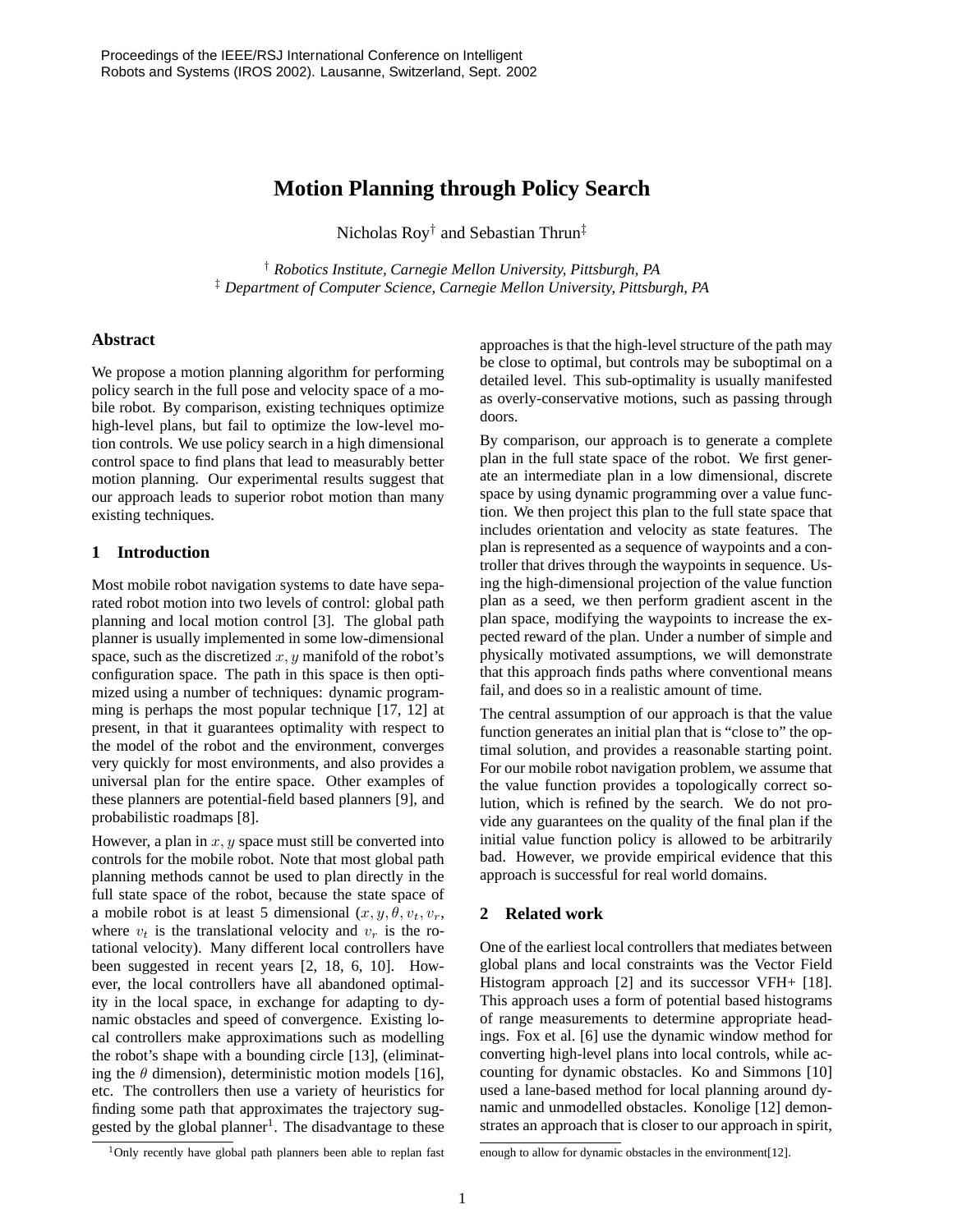in that he uses dynamic programming for generating a path that obeyed more of the kinematic constraints of the mobile robot, replanning as necessary after every control. However, this approach still contains approximations of the mobile robot as a point, and also does not respect the dynamic constrains of the robot.

Davies et al. [5] propose an algorithm that is very similar in spirit to our mobile robot application; however, while they project a low-dimensional approximate value function solution to a higher space, they do not explicitly search for policies that minimize expected reward. Instead, they use a heuristic search to find an admissible trajectory for a deterministic agent. In contrast, our work allows a noisy action model, and will not only find an admissible path, but will attempt to find the best path according to some objective function.

Path planning has been posed as a form of traditional control in some preceding work. Koditschek described navigation control in terms of navigation functions for navigating a mobile robot [11], however, this approach is difficult to scale to more dimensions, and partially observable settings. Laumond et al. also described a control-theoretic approach for local/global control [7], however, this approach suffers from the same limitations as non-control-theoretic mixed-level approaches. In general, control-theoretic approaches are best applied to generating steering controls in the absence of obstacles. Extending the existing approaches to handling obstacles in more than two or three dimensions remains an open problem for the control community.

### **3 Markov Decision Processes**

A Markov decision process (MDP) describes a problem where an agent, such as a mobile robot, must take actions in a world to maximize the expected reward. The model is Markovian if the current state is sufficient to predict the next state, conditioned on the action. We model the outcome of each action as non-deterministic, with some probability distribution. However, we make an assumption that the true next state is fully observable after the action, and also that the next state is independent of all but the most recent state and action. An MDP is described by the tuple  $(S, s_o, A, T, R)$  where S is the state space,  $s_o$  is the initial state and A is the set of actions available to the agent. The transition matrix  $T$  describes how the state changes with actions:  $\mathcal{T}: \mathcal{S} \times \mathcal{A} \times \mathcal{S} \mapsto [0, 1]$  such that  $T(s, a, s') = p(s'|s, a)$ , the probability of being in state s' starting from state s and taking action a.  $\mathcal{R}$  is the reward given to the agent. In general, the reward function can be a mapping from states and actions to numerical rewards,  $\mathcal{R}: \mathcal{S} \times \mathcal{A} \mapsto [0, R_{max}]$ , but for simplicity (and without loss of generality) we will assume the reward depends only on the current state.

The optimal solution to an MDP is a policy that describes which action to take as a function of the current state to maximize the reward over the lifetime of the agent. For the case of a navigating mobile robot, the optimal policy will correspond to the optimal path, given the current goal, from any point in the environment. Notice that a policy generates an expected trajectory for all possible start locations, and therefore is a more general problem than the standard motion planning problem.

### **3.1 The Value Function Approach**

The goal of the agent in an MDP setting is to maximize its cumulative long-term expected reward. In the value function setting, a value is assigned to each state, where the value is a function of the policy (or path) and represents the long-term cumulative expected reward. The optimal policy is one that maximizes this value, and hence the expected reward at each state. The optimal value function is given by Bellman's equation:

$$
V(s_i) = R(s_i) + \gamma \sum_{j=1}^{|\mathcal{S}|} V(s_j) \sum_{k=1}^{|\mathcal{A}|} p(s_j | \pi(a_k | s_i), s_i)
$$
\n(1)

where  $\pi(a_k|s_i)$  is the current policy and  $\gamma$  is the discount factor that determines the contribution of future reward to the current state value. For the rest of this work, we assume (again, without loss of generality) an undiscounted  $(\gamma = 1)$  finite-horizon problem with some termination state. Furthermore, we will assume a deterministic policy,  $\pi(a_k|s_i) = \{0,1\}.$ 

Value iteration finds the optimal policy by computing the value function for every state based on some policy, and then iteratively updating the policy until the value is maximized over every state. The nature of value iteration highlights its computational cost – a mapping for every state to some value and action is preserved, and iteratively updated. In order to find a policy for a continuous, highdimensional problem, we need a different, more compact representation of a policy, and a way to evaluate policies in this representation.

### **3.2 Policy search**

Policy search operates by evaluating the long term cumulative reward of the current policy. Gradient-ascent search estimates the gradient of the reward and adjusts the policy parameters to increase the expected reward until a maximum is reached. In order to search the policy space, we need a parameterized, continuous policy representation. In addition, the need to map the low-dimensional policy into a high-dimensional continuous space has implications for our choice of policy representation. There are a number of different choices of policies, e.g., Bayes nets [14], neural nets [1], etc. that take continuous-valued state features and return some control action. However, a mapping from a discrete grid world to these complex representations is not easy.

Instead, we represent the policy as a series (that is, an ordered set) of waypoints  $w_i$ , and an associated local controller. The controller emits actions, where each action moves the agent towards the next (closest) waypoint. The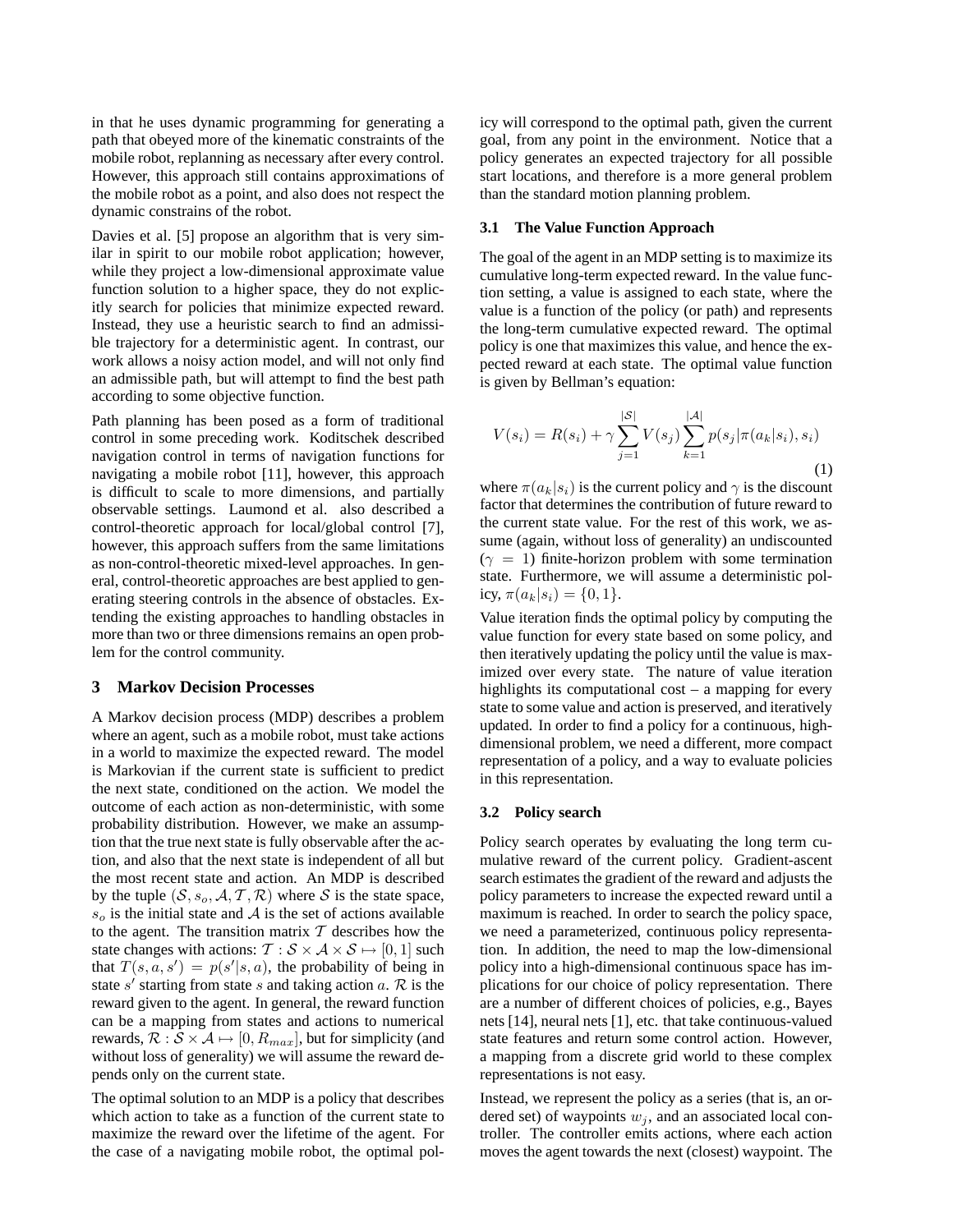series of waypoints can be viewed as a forming an approximately piece-wise linear path from the start state to to the goal. At execution time, the next action  $a$  at time t is a function of the current state  $s(t)$  and the next waypoint w,

$$
a = (\Delta v_t, \Delta v_r) = f(s(t), \mathbf{w}_j). \tag{2}
$$

The policy has an additional free parameter  $d_{approx}$ that determines when the controller switches to the next waypoint, as in

$$
\mathbf{w}_j = \mathbf{w}_{j+1} \text{ iff } ||s(t) - \mathbf{w}_j|| < d_{approxch}. \quad (3)
$$

It should be noted that the principle sacrifice made by this type of policy is that the final policy is no longer an optimally universal plan. Policies computed from the optimal value function have the desirable property that the policy describes the optimal action for every possible state. In comparison, the policy that found using our approach exhibits this property close to the expected trajectory, but the quality of the policy can become arbitrarily bad as the actual path deviates from the expected path. However, if the model of the local controller accurately reflects the true next state distribution, then result of the policy search will be a policy for those states that truly matter.

### **3.3 Initial Policy Estimate**

In order to search for the best policy (or expected path) efficiently and avoid problems such as local minima, we want an estimate of a good path to begin the search. The value function gives a reasonable path in the lowdimensional state space, so it remains to convert the lowdimensional policy into a continuous, high-dimensional path. We do this by first extracting the set of maximum likelihood states that describe the expected trajectory in the lower space. We project these states into the higherdimensional space to generate a large set of waypoints that describe the expected path. This set of projected waypoints is unnecessarily dense, so we prune by merging path neighbors that share the same value function policy, as shown in figure 1. The endpoints of these line segments represent the policy in the high dimensional space, and this policy is used as the initial estimate for the search.



*Figure 1: Projecting the value function policy on the left to the higher dimension space on the right, we merge neighboring states with the same policy into a single line segment. The endpoints of the line segments constitute the initial estimate for policy search.*

#### **3.4 Computing the policy value**

The optimal policy  $\pi^*$  is one that maximizes the expected reward over the execution of the policy from the start state  $s_0$  to the goal state,

$$
V_{\pi^*}(s) = \max_{\pi \in \pi} V_{\pi}(s_0)
$$
  
= 
$$
\max_{\pi \in \pi} R(s_0) + \int_{|S|} p(s(dt)|s_0, \pi(s_0)) V_{\pi}(s(dt)) ds. (4)
$$

where  $\pi(s_0)$  is the action dictated by the policy at state  $s_0$ ,  $s(dt)$  is the next state after time dt, and the integral is simply the expectation reward of the next state distribution after time dt (cf. equation  $(1)$  in continuous form).

We make a final simplifying assumption that the local controller is unbiased. That is, the local controller keeps the next state distribution centered on the expected trajectory, with some distribution  $G(s(t), \theta)$  where  $\theta$  represents the parameters of the local controller. This dictates that the result of each action will have maximum likelihood on a line between  $w_j$  and  $w_{j+1}$ , which makes computing the expected distribution easier.

We can therefore modify the integral in equation (4) by transforming the next state distribution  $p(s(t)|s_0, \pi(s_0))$ into a function centered on the maximum likelihood next state  $G(s; s(t), \theta) : S \mapsto [0, 1]$ . If we write  $G(s)$  and  $V(s)$  in matrix form, we can simplify equation (4) to

$$
V(\pi) = R(s_0) + G(s(dt), \theta) \cdot V(s(t)) \tag{5}
$$

where  $s(dt)$  is the maximum likelihood next state after time dt under policy π. From here onwards,  $G(s(dt))$ is assumed to be the agent's distribution over the state space, the parameters  $\theta$  being assumed to be constant.

If we further constrain the policy  $\pi(s_i)$  to be a described by a series of n waypoints  $w_1...w_n$  in some Euclidean space, we can expand recurrence equation 4 to

$$
V(\pi_n) = \int_{t=0}^{T} G(s(t)) \cdot R(s(t)) dt
$$
 (6)

$$
= \sum_{j=0}^{n-1} \int_{s(\mathbf{w}_j)}^{s(\mathbf{w}_{j+1})} G(s) \cdot R(s) ds. \quad (7)
$$

We maximize equation (7) by differentiating and travelling along the positive gradient. Differentiating gives

$$
\nabla V(\pi_n) = \frac{\partial}{\partial \mathbf{w}_{1...n}} \sum_{j=0}^{n-1} \int_{s(\mathbf{w}_j)}^{s(\mathbf{w}_{j+1})} G(s) \cdot R(s) ds \quad (8)
$$

$$
= \sum_{j=1}^{n-1} \frac{\partial}{\partial \mathbf{w}_j} \left( \int_{s(\mathbf{w}_j)}^{s(\mathbf{w}_{j+1})} G(s) \cdot R(s) ds \right) (9)
$$

Note that in the case of purely deterministic action models (i.e., a perfect controller), we could drop the  $G(\cdot)$  term and simply integrate the reward along the expected path. By integrating the expected reward with respect to  $G(\cdot)$ ,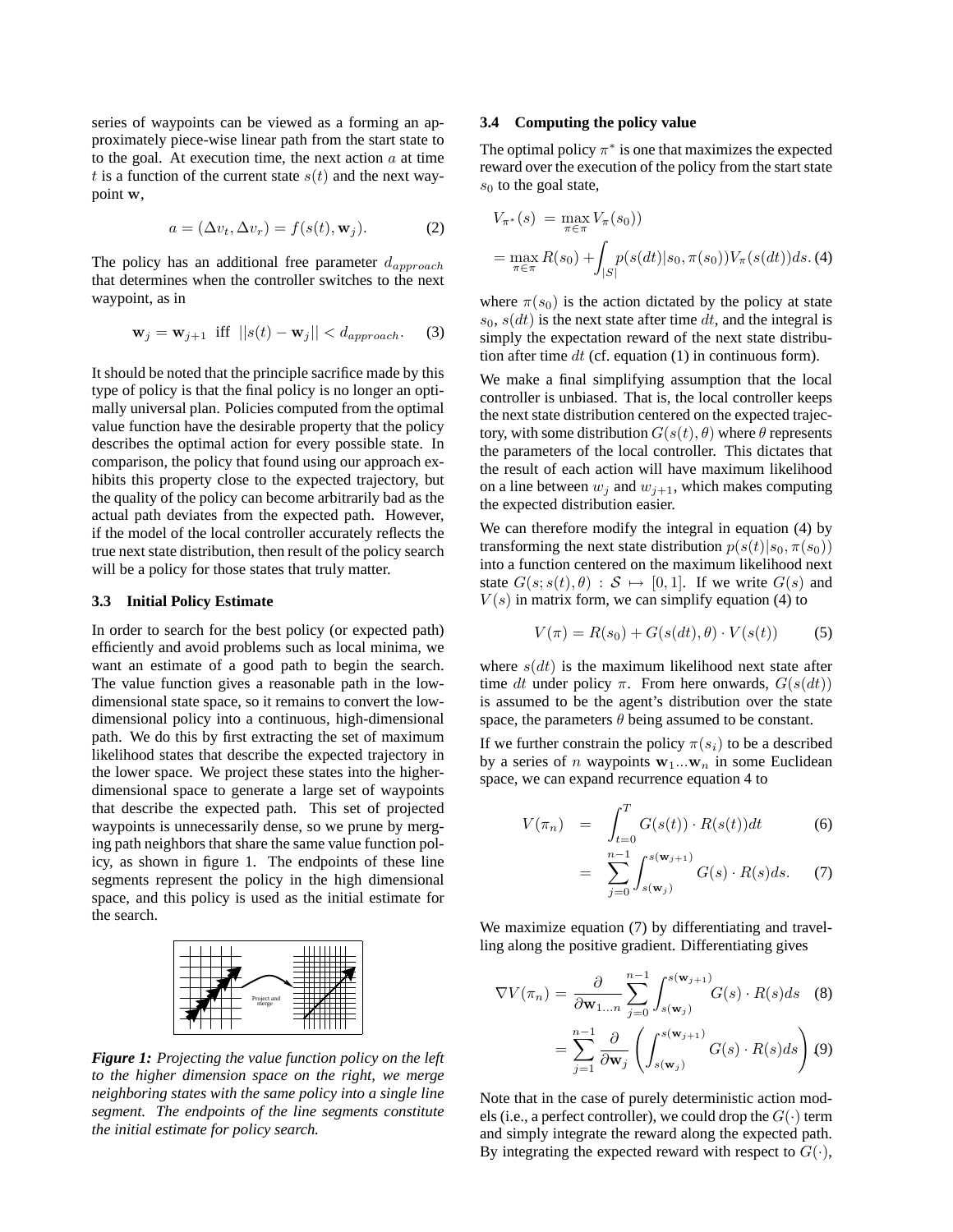we capture the noise inherent in the local controller, subject to the assumption of no bias. The larger the noise in the local controller, the more conservative the eventual policy.

# **3.5 Determining policy size**

The initial policy estimate provided by value function will consist of some number  $n$  of waypoints. However, the optimal policy may require an arbitrary number of waypoints. Consequently, some procedure is required to introduce new waypoints as needed. The number of waypoints needed to represent the policy is similar in concept to the problem of estimating the number of clusters used during Expectation-Maximization, and consequently we borrow a popular split-and-merge technique [15]. We perform policy search to convergence, and then consider inserting a new waypoint where appropriate. The algorithm terminates when the policy value does not increase with any inserted waypoint. The heuristic we use for inserting waypoints is to do so when the immediate reward between waypoints drops below the immediate reward at the waypoints:

> Insert  $\mathbf{w}'_{j+1}$  if  $R(\mathbf{w}'_{j+1}) < R(\mathbf{w}_j)$  (10) and  $R(\mathbf{w}'_{j+1}) < R(\mathbf{w}_{j+1}).$

Figure 1 summarizes our path planning algorithm.

# *Table 1: Algorithm summary*

- 1. Run the dynamic program and extract a policy from 2 dimensional value function (Section 3.1)
- 2. Determine the maximum likelihood trajectory and convert to a set of 5-dimensional waypoints to form the expected path (Section 3.3)
- 3. *Policy search*: for each waypoint w<sup>j</sup>
	- (a) Determine value contribution of trajectory from previous waypoint  $w_{j-1}$  to next waypoint  $w_{j+1}$ (Section 3.4)
	- (b) Measure gradient at endpoints
	- (c) Move waypoint  $w_j$  along gradient until path segment value increases
	- (d) Repeat for all waypoints until convergence
- 4. *Add new waypoints* (Section 3.5)
	- (a) Find lowest immediate reward along the trajectory
	- (b) Insert a new waypoint
	- (c) Repeat step 3.
- 5. Repeat waypoint insertion until convergence

# **4 Mobile Robot Navigation**

We demonstrate our approach on a mobile robot navigating in an indoor environment. Figure 2 shows the mobile robot Pearl interacting with elderly people in their assisted-living residence. The nature of this particular environment emphasizes the need for optimal policies; in confined quarters, with slower and less agile humans in the surroundings, control policies that make approximations about the shape and orientation of the robot become increasingly brittle. Most importantly, as has been stated already, value function planning in a more exact state space is actually computationally intractable.

We represent the robot's state at time  $t$  by a 5-tuple  $s(t) = (x(t), y(t), \theta(t), v^t(t), v^r(t))$  where x, y gives the position of the robot,  $\theta$  the orientation. and  $v^t$ ,  $v^r$  are the translational and rotational velocities. We assume that the state space is continuous in all dimensions. The kinematic model of the robot coupled with the local controller gives the next state distribution  $G(s)$ . The goal of the



*Figure 2: Pearl, the nursebot, interacting with residents of a health care facility.*

robot is to maximize its expected reward; the navigation problem is designed such that the robot incurs some small negative reward  $R = (-c \cdot d)$  for traveling a distance d, and receives some large positive reward  $q$  when it reaches the goal. Furthermore, the robot receives an large negative reward  $R = (-h \cdot d)$  for attempting to travel a distance d when an obstacle is closer than a certain safety range.

By allowing the reward function to depend on the orientation and velocity of the robot, as well as the current location, we can capture the reward's dependence on the shape of the robot and the dynamics. The reward function can penalize the robot for some orientations and not others for the same position; similarly, the reward function can encode the dynamics of the robot by penalizing attempted velocities which have a high expectation of hitting nearby obstacles.

We can use knowledge about the state space to compute the gradient terms  $\frac{\partial}{\partial w_j}$  approximately. The reward function seeks to minimize travel time, while also minimizing the likelihood that the robot will hit an obstacle. The expected travel time at any point in the trajectory is a function of the direction to the previous waypoint  $(\mathbf{w}_{j-1} - \mathbf{w}_j)$  and next waypoint  $(\mathbf{w}_{j+1} - \mathbf{w}_j)$ . The like-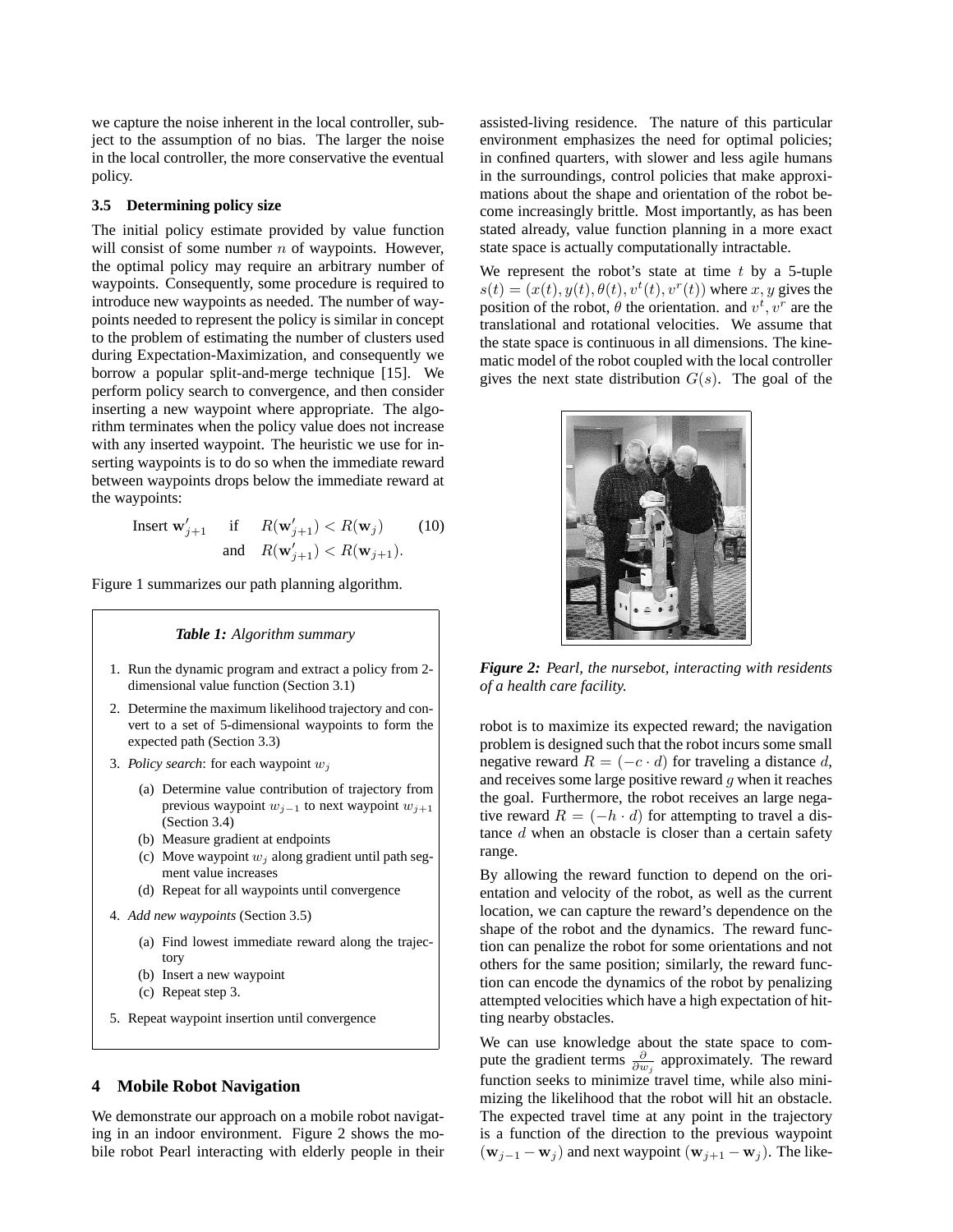

Figure 3: (a) Dynamic program solution; (b) Projected DP solution; (c) Policy search of DP solution; (d) With addi*tional waypoints. The black areas are obstacle, and the white area is free space.*

lihood of hitting an obstacle is a function of the direction and distance to the nearest obstacle,  $\zeta(\mathbf{w}_i)$ . We compute the gradient as

$$
\nabla V(\mathbf{w}_j) = ((\mathbf{w}_{j-1} - \mathbf{w}_j) + (\mathbf{w}_{j+1} - \mathbf{w}_j))
$$
 (11)  
-( $\zeta(\mathbf{w}_j) - \mathbf{w}_j$ ))

where the first term moves the waypoint  $w_i$  closer to its immediate neighbors  $w_{j-1}$  and  $w_{j+1}$ , and the second term moves the waypoint away from the obstacle at  $\zeta \mathbf{w}_i$ .

### **5 Experimental Results**

We compared our integrated value function/policy search method to an existing approximate value function planner [6] which uses a local collision avoidance module to refine the approximate value function to a realizable trajectory. The expected trajectory of a sample problem is shown in figure 3 in its 4 phases: the dynamic programming path, the projection of the DP solution to the 5-dimension continuous space, the initial phase of search, and the final optimized path. The image depicts a map of an indoor environment (our lab), and part of the corridor outside the lab. The robot starts inside the lab, and attempts to drive out to the corridor. The black areas are obstacles (i.e., walls, etc.) and the white areas are free space. The opening at the top of the map is the doorway to the corridor, and is 60 cm wide, whereas the robot's width and safety margin is 54cm, leaving only 2cm clearance on either side.

Figures 3a and 3b demonstrate that although the value function does show a trajectory that is in some sense topologically correct, the policy is clearly suboptimal with respect to the real world. The reduced state space means that the model has no notion of the size of the robot or of the consequences of different orientations. As a result, the policy is free to move the robot arbitrarily close to obstacles. Figures 3c and 3d show the results of policy iteration, after searching on the initial set of waypoints and after the waypoint set size has converged. The policy found with the initial set of waypoints is a clear improvement, however some odd motions are generated to compensate for an impoverished policy representation. When more waypoints are added, the policy converges to a straightline path through the narrow doorway. The effect of the additional dimensions of velocity can be seen in the middle of the doorway – the robot's velocity is low entering the doorway, to reduce the likelihood of hitting the door. Once the robot is part-way through the door, the additional waypoints do not change the robot's heading, but allow velocity increase since the kinematics of the robot dictate that the danger of impact has passed.

Table 2 shows a quantitative comparison of an existing planner based on an approximate value function algorithm and a planner with value function seeding policy search. The results shown here indicate that although the planning time increases substantially when adding policy search, the total time taken to execute the trajectory drops significantly compared to the value function approach. The trajectory is also much more acceptable in an "intuitive" sense – the controller from the previous planner spent a significant amount of time driving back and forth across the narrow doorway before it was aligned well enough to enter the lab. It is worth noting that it should be relatively easy to improve the planning time of the policy search even further as the current implementation has not been optimized in any manner.



*Figure 4: Velocity profiles of the policy search and conventional planner.*

Figure 4 also shows the velocity profiles of the policy search planner and the conventional planner, for a different trajectory (not shown due to space limitations). The velocity profiles shows that the policy search finds a plan that achieves a consistently higher velocity (between 10-